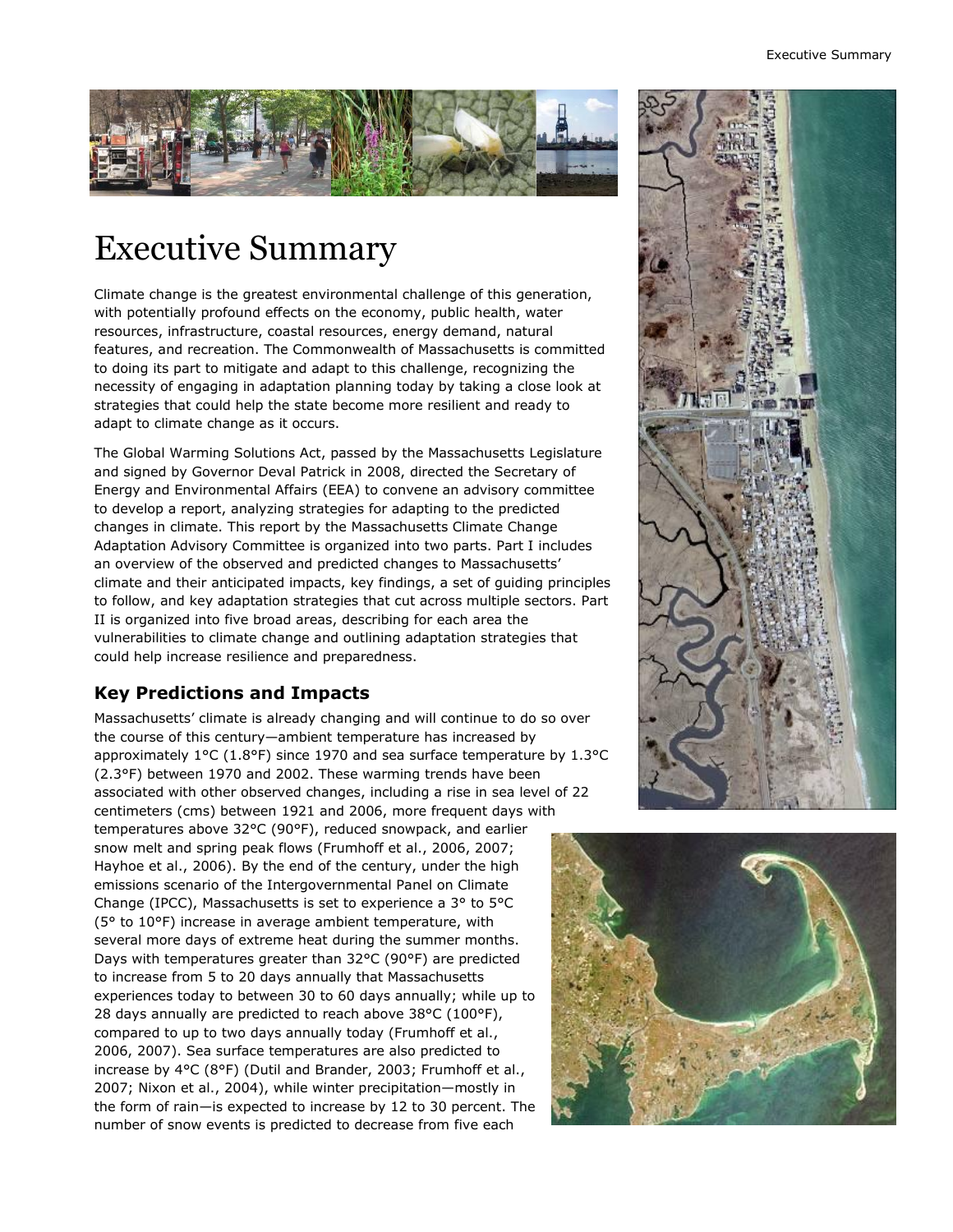month to one to three each month (Hayhoe et al., 2006).

Massachusetts' vast coastline makes it particularly vulnerable to climate change. Assuming that sea level continues to increase at its current rate, because land in Massachusetts is naturally subsiding, by the end of the century, it is expected to rise by another one foot (IPCC, 2007). In addition, the magnitude of sea level rise is predicted to be compounded by thermal expansion of the oceans, the melting of ice on land (such as Greenland) and the collapse of the West Antarctic Ice Sheet. By the end of this century, under the IPCC high emissions scenario with ice melt, it has been suggested that sea level rise resulting from all these factors could reach six feet (Pfeffer et al., 2008). Since a large percentage of the state's population, development, and infrastructure is located along the coast, the impact of this change will be significant, putting the Massachusetts economy, health, natural resources, and way of life at risk.

Higher temperatures, especially the higher incidence of extreme heat days, will have a negative impact on air quality and human health. In general, impacts from climate change on human health can include respiratory illnesses, exacerbation of allergies and asthma, an increase in vector borne diseases, and degraded water quality. Floods from surges of coastal waters and high intensity precipitation events also threaten the state. If these events occur with greater intensity and frequency, as is predicted by many climate change models, the damage



could be more severe and cumulative, straining local and state resources and the ability of government agencies to adequately respond.

### **The Scale and Scope of the Challenge**

The issue of climate change, and in particular climate change adaptation, is multi-sectoral and complex. As it plays out in coming years, it will span

geographical scales, with greater impacts predicted in areas along the coast and in floodplains. Climate change will also vary temporally—some of the impacts may not be felt for another 30 years or further in the future, while others are already upon us. It may also come in bursts and manifest itself as extreme weather events, with the frequency of such events predicted to



increase over time. Massachusetts may experience large-scale catastrophic events, similar to Hurricane Katrina in New Orleans (2005) and the ice storm in Massachusetts (2008), or may see smaller but incremental changes that could have long-term impacts on freshwater resources, fisheries, food crops, coastal properties, and the economy.

#### **The Costs and Risks Associated with Climate Change**

While the costs of making changes and actively managing the built and natural environments to buffer the impacts of climate change may be substantial, the cost of inaction may be far higher. A sea level rise of 0.65 meters (26 inches) in Boston by 2050 could damage assets worth an estimated \$463 billion (Lenton et al., 2009). Evacuation costs alone in the Northeast region resulting from sea level rise and storms during a single



event could range between \$2 billion and \$6.5 billion (Ruth et al., 2007).

#### **Common Strategies Across All Sectors**

Several themes and climate change adaptation strategies that resonate across multiple sectors became evident during meetings of the Advisory Committee and through the development of this report. These strategies represent broad approaches that can shape and inform many climate change adaptation efforts in Massachusetts.

Some solutions to address climate change adaptation can also be considered mitigation strategies because, in addition to contributing to increased resilience and preparedness to climate change, they concurrently achieve reductions in greenhouse gas emissions that contribute to the problem.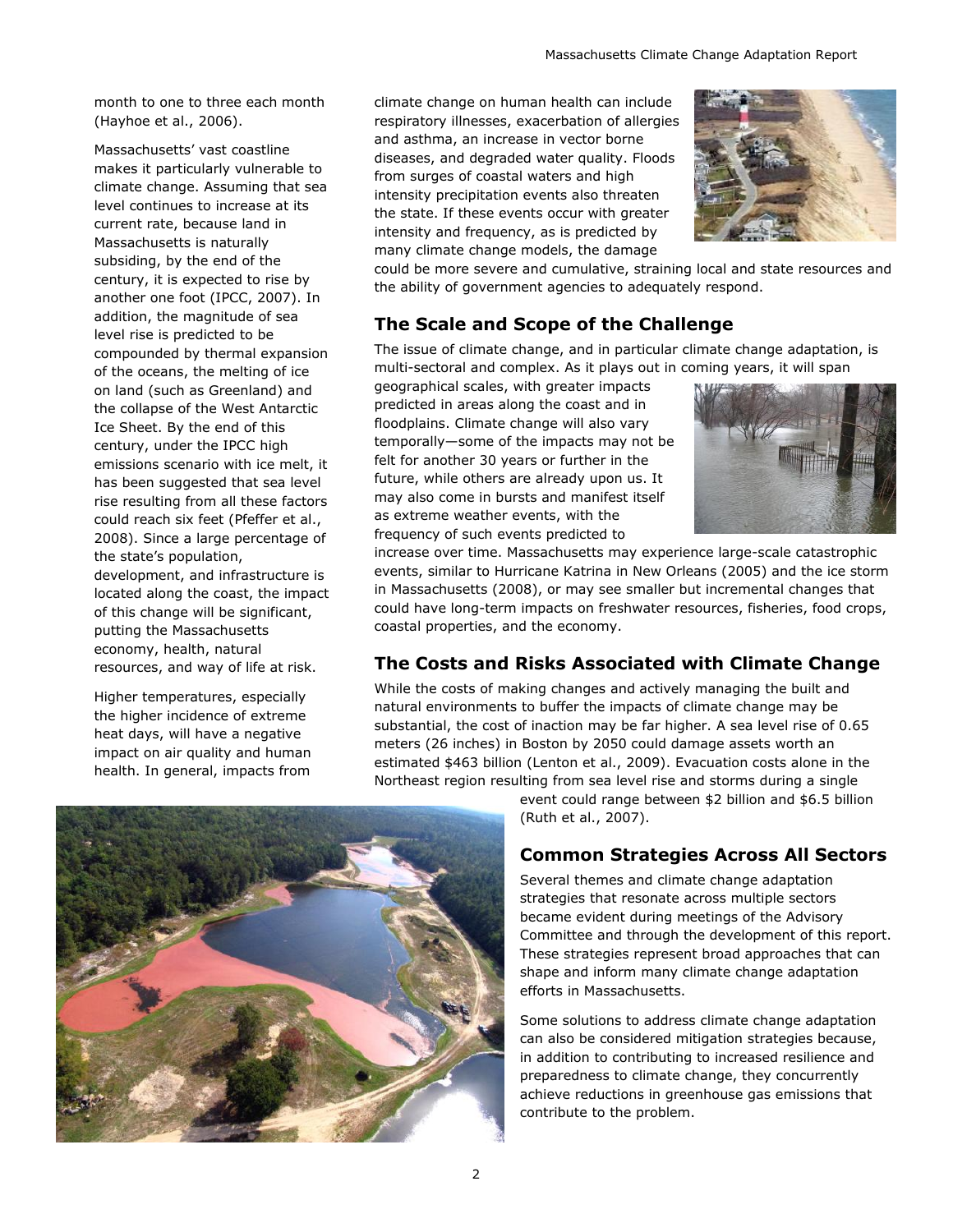

The need to perform risk and vulnerability assessments was widely recognized across all sectors. These assessments determine levels of susceptibility and exposure to and impacts of climate change among people, physical structures and assets, natural

resources and the environment, economic conditions, and other resources and interests. Areas needing thorough risk and vulnerability assessments include existing critical infrastructure and facilities, vulnerable natural habitats and ecosystems, vulnerable groups or populations, community- or region-specific hazards and threats, water supplies, businesses, homes and other structures, and social and cultural resources. Strongly connected to these assessments is the need for accurate and robust data, because better data collection leads to more accurate risk assessments and more informed decision-making.

Although the state already has data and information to initiate many of the adaptation strategies outlined in this report, more up-to-date and accurate information, models, and decision-support tools representing future climate change predictions and estimates are necessary. These include increased monitoring and observations of key climate parameters, creation or use of models and climate assessments down-scaled to be Massachusetts-specific, collection and use of high-resolution land elevation topography and near shore seafloor bathymetry, collection of improved and expanded socio-economic, epidemiological and



demographic information, and development of key decision-support tools.

Once the risks and vulnerabilities are properly assessed through the use of this information, their impacts must be minimized through effective planning and management. For example, future risks and costs can be reduced for new development and redevelopment through the careful siting and inclusion of design, engineering, construction and maintenance standards that account for higher sea levels, increased temperatures, more intense coastal storms, and inland flooding. Also, sound land use decisions—guided by regulation and standards, incentives, and technical support—will help local communities adapt to and withstand climate change impacts.

Another important set of cross-cutting strategies identified during the development of this report include measures that preserve, protect, and



restore natural habitats and the hydrology of watersheds. These strategies not only benefit natural resources and habitat, but can also play a critical role in protecting and increasing resilience of key infrastructure sectors, human health, and the local economy.

Finally, effective emergency response systems will be critical in preparing for climate change impacts and extreme weather events. These will especially

be needed at the local level, where the first responses typically originate. Government officials and emergency response crews at all levels should assess and enhance emergency management tools and capabilities such as the State Risk Assessment Inventory, the State Comprehensive Emergency Management Plan, the State Hazard Mitigation Plan, and mapping and information systems in order to respond to climate change.

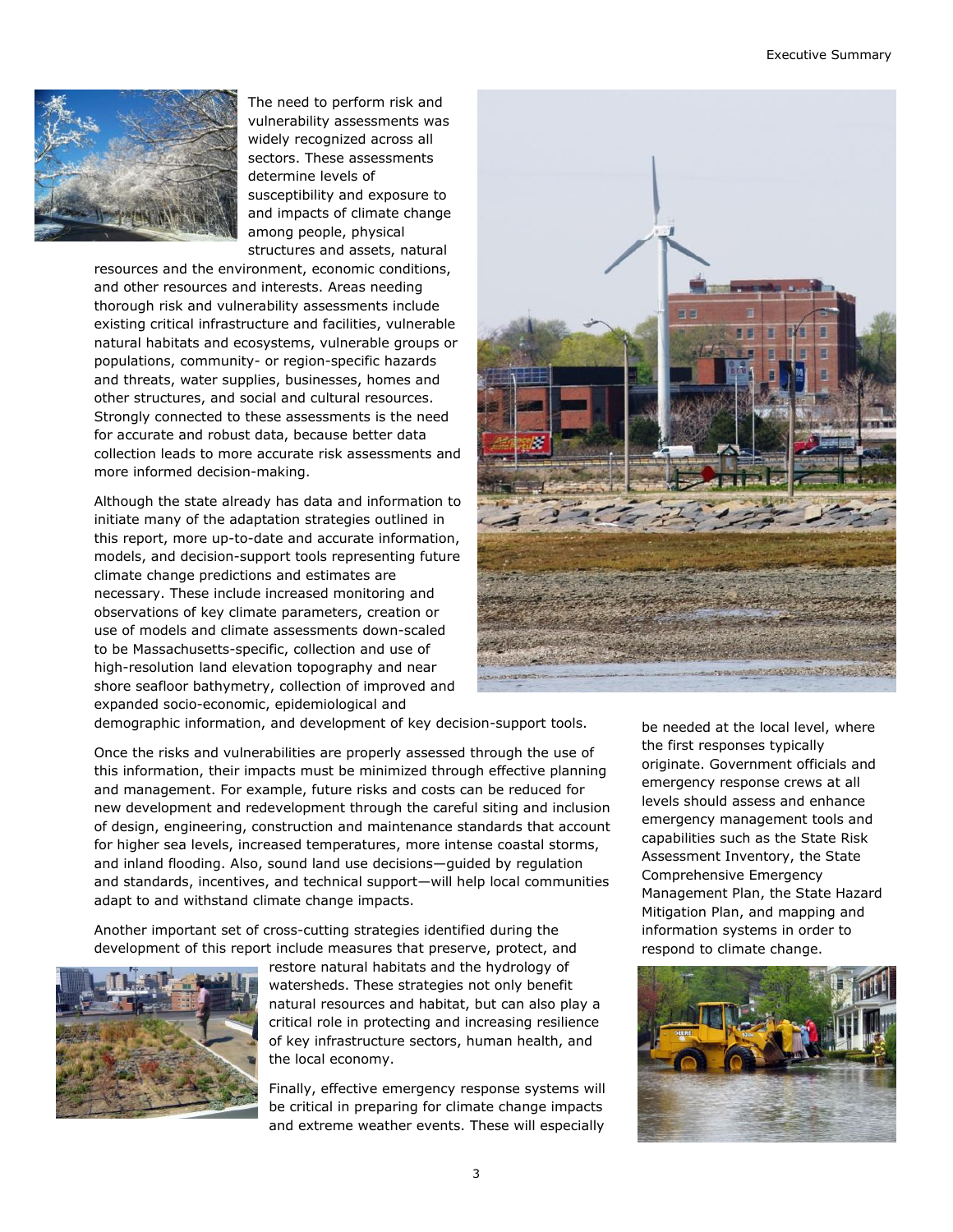

#### **Sector-Specific Strategies**

Various adaptation alternatives, opportunities, and measures are available to address vulnerabilities arising from climate change. Strategies vary by type, scale, scope, and institutional responsibility.



An analysis of natural resources and habitat identifies potential strategies to enable the four broad ecosystem types in Massachusetts—forested, aquatic, coastal, and wetland—to adapt to climate change. These include protecting ecosystems of sufficient size and across a range of environmental settings, maintaining large-scale ecosystem processes and preventing isolation, limiting ecosystem stressors, and maintaining ecosystem health and diversity. These also include using nature-based adaptation solutions, embracing adaptive management, and developing a unified vision for conservation of natural resources, which can be carried out on a collaborative basis.

Regarding infrastructure, the most significant vulnerability of existing structures stems from the fact that they were built based on historic weather patterns, not taking into account future predicted changes to sea level, precipitation, or flooding. This puts the infrastructure at increased risk of future damage and economic costs. Therefore, having more accurate maps and surveys—such as LiDAR (Light Detection and Ranging) elevation surveys—will help update current conditions, identify vulnerable facilities, and improve predictive capability. Incorporating these changes into the repair and upgrade of existing infrastructure, as well as into the improved siting and design of future infrastructure, will help minimize the anticipated impact of climate change effects on the infrastructure network. Key strategies include bolstering infrastructure resources by increased

conservation, efficiencies, reuse of resources, and timely maintenance; building system redundancies; updating land use, siting, design, and building standards to include climate change projections; using natural systems for enhanced protection; and increasing resilience of infrastructure and the built environment.

Predicted impacts of climate change on human health include the potential for increased heat stress; increased respiratory and heart diseases; elevated levels of ozone and particulate matter; higher pollen counts; increased vector-borne diseases; more outbreaks of water-borne diseases; and degraded surface water quality and increased shellfish pathogens. Extreme weather events can disrupt power, sanitary and health care services, and access to safe and nutritious food, while damaging homes and property. The public and private healthcare systems can address climate change-related demands by going through a network-wide climate change needs assessment that examines enhancing regionalization efforts to address nonemergency situations, developing and increasing responsive capacity through collaboration and improved coordination, and potentially relocating vulnerable health care facilities. In addition, there is a need to improve capacity to adequately detect and treat against pests and diseases, achieve and maintain ambient air quality standards, increase outreach to and support for vulnerable populations, and improve indoor air quality.

Climate change is also expected to affect many aspects of Massachusetts' economy and all levels of government. Climate change impacts will put greater stress on governments by increasing demand for emergency and other services. Among industries expected to be affected are weatherdependent activities such as agriculture, forestry and fisheries, and other industries such as manufacturing (which includes computers, electronic equipment, fabricated metal, and machinery) and service industries, such as real estate management, tourism and recreation, and health care. Examples

of impacts include increased flooding, which can affect all sectors of the economy; less winter precipitation in the form of snow, which could adversely affect recreation; and higher temperatures adversely affecting outdoor workers, agricultural

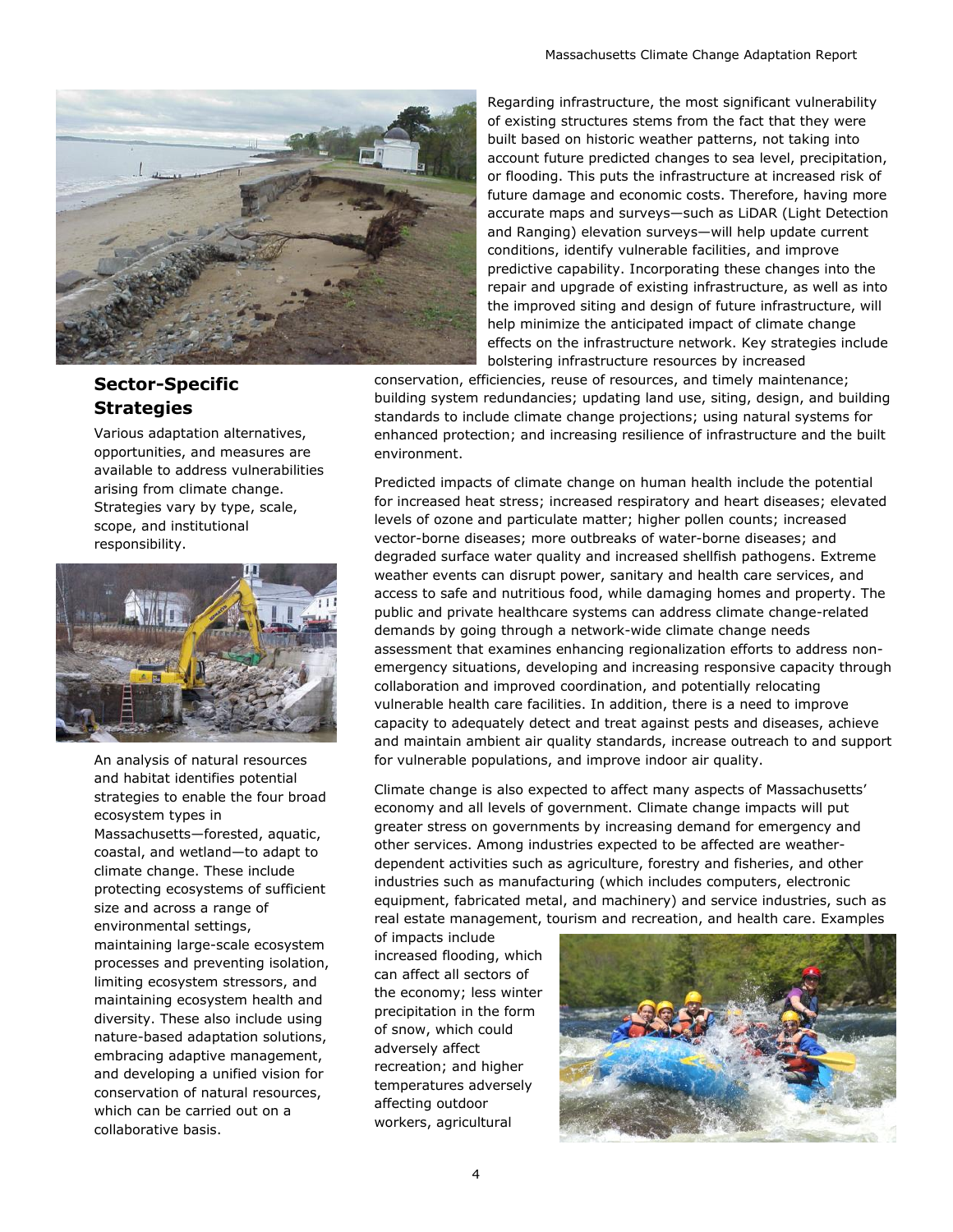

output, the maple syrup industry, and fisheries populations.

Strategies to prepare and enable these industries to become more resilient to climate change include establishing redundant supply routes and sources; developing local and renewable sources of energy; examining possible changes in insurance markets that better capture future climaterelated risks; assessing, and protecting facilities and cultural sites that are particularly vulnerable to flooding and sea level rise; and revising bank finance formulas to reflect risk over the duration of mortgages. Strategies for local, state, and federal governments—such as enhancing essential services,

engaging in long-range local and regional planning, and developing guidelines, regulations, and standards—can help society better cope with predicted changes in climate.

Coastal resources, including residential and commercial development, ports, and infrastructure; coastal engineering for shoreline stabilization and flood protection; and coastal, estuarine, and marine habitats, resources, and ecosystem services are especially susceptible to increasing sea level rise, flooding, storm damage, and erosion. The ability to address changes in the coastal environment is reliant upon access to strong planning, management, and collaboration among various public and private entities. By incorporating climate change projections into existing strategic, management, and fiscal plans, resiliency in the face of climate change can be enhanced.

#### **Conclusion**

The time to address climate change is now. It is clear that while some climate change adaptation strategies are new, many are simply extensions or modifications of existing programs and efforts to practice good environmental stewardship, protect public health, and preserve public safety. The ability to adapt to climate change will be improved through robust science, data collection and analysis; inclusion of climate change in the criteria and evaluation of programs; application of a climate change lens to current planning efforts; examination of regulations, as needed, to take climate change into account, and; continuation of current efforts to increase resilience and decrease vulnerabilities in a wide variety of public and private assets.

Planning for and managing impacts of climate change before they occur are preferable to reactive decision-making after an impact takes place. This approach has the potential to reduce costs, minimize or prevent impacts to public health and safety, and minimize damage to crucial natural resources and built infrastructure. Both management and planning should be flexible, dynamic, and adaptive, and strategies must be continuously revisited and revised.